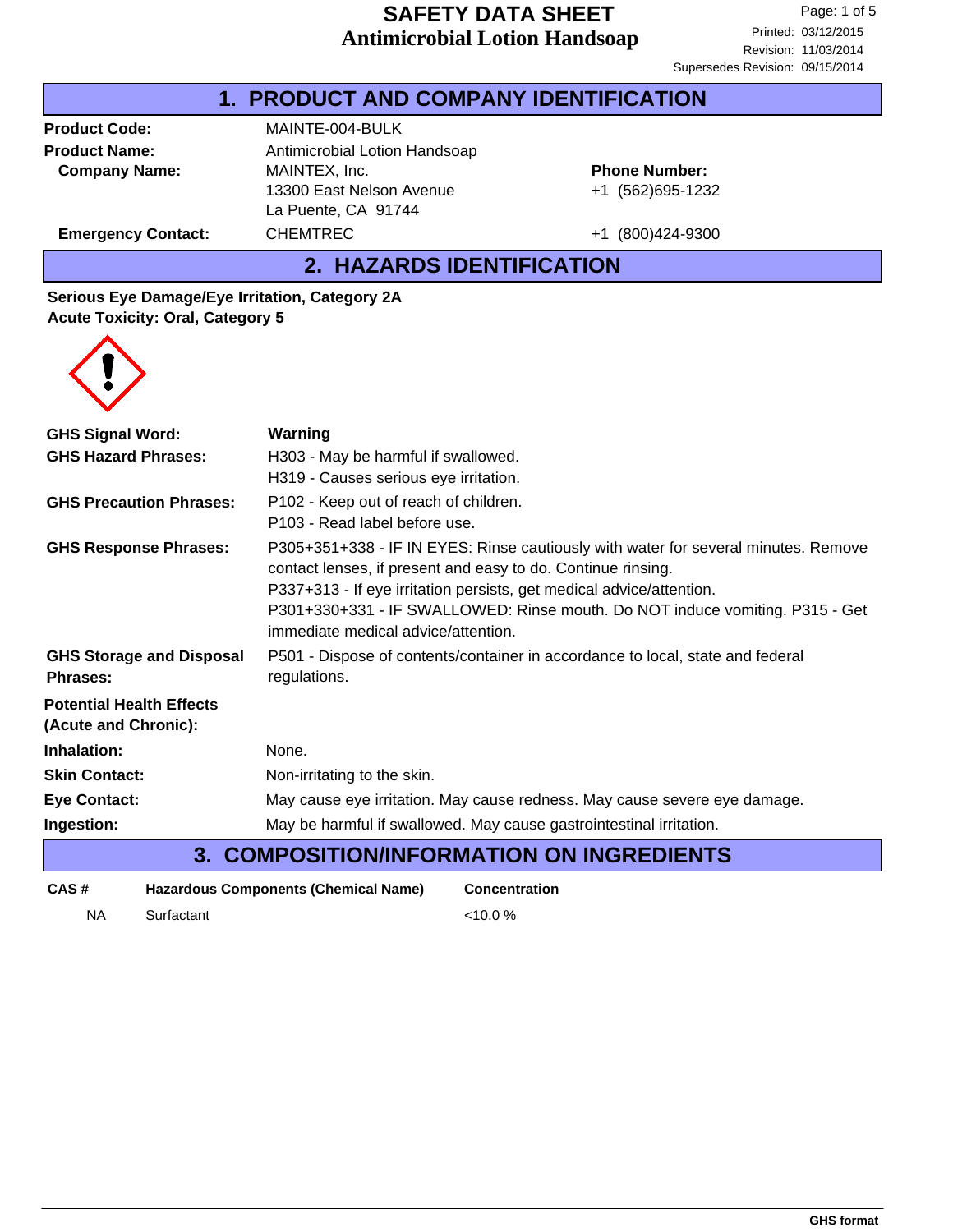| <b>4. FIRST AID MEASURES</b>                                                                          |                                                                                        |                                                                                                                                                                                                                                                |                                                                     |                  |                     |  |
|-------------------------------------------------------------------------------------------------------|----------------------------------------------------------------------------------------|------------------------------------------------------------------------------------------------------------------------------------------------------------------------------------------------------------------------------------------------|---------------------------------------------------------------------|------------------|---------------------|--|
| <b>Emergency and First Aid</b><br><b>Procedures:</b>                                                  |                                                                                        |                                                                                                                                                                                                                                                |                                                                     |                  |                     |  |
| In Case of Eye Contact:                                                                               |                                                                                        | Flush eyes with plenty of water for at least 15 minutes, occasionally lifting the upper and<br>lower eyelids. Remove contact lenses, if present and easy to do. Continue rinsing. If eye<br>irritation persists, get medical advice/attention. |                                                                     |                  |                     |  |
| In Case of Ingestion:                                                                                 |                                                                                        | Do NOT induce vomiting. Never give anything by mouth to an unconscious person.<br>Rinse mouth with water. If victim is conscious and alert, give 2-4 cupfuls of water. Get<br>medical attention immediately.                                   |                                                                     |                  |                     |  |
| <b>Note to Physician:</b>                                                                             |                                                                                        | Treat symptomatically and supportively. Show this safety data sheet to the doctor in<br>attendance.                                                                                                                                            |                                                                     |                  |                     |  |
|                                                                                                       | <b>5. FIRE FIGHTING MEASURES</b>                                                       |                                                                                                                                                                                                                                                |                                                                     |                  |                     |  |
| <b>Flash Pt:</b>                                                                                      |                                                                                        | <b>NA</b>                                                                                                                                                                                                                                      |                                                                     |                  |                     |  |
| <b>Explosive Limits:</b>                                                                              |                                                                                        | LEL: No data.                                                                                                                                                                                                                                  | UEL: No data.                                                       |                  |                     |  |
| <b>Autoignition Pt:</b>                                                                               |                                                                                        | <b>NA</b>                                                                                                                                                                                                                                      |                                                                     |                  |                     |  |
| Suitable Extinguishing Media: Use water fog, dry chemical, carbon dioxide, or alcohol-resistant foam. |                                                                                        |                                                                                                                                                                                                                                                |                                                                     |                  |                     |  |
| <b>Fire Fighting Instructions:</b>                                                                    |                                                                                        | As in any fire, wear a self-contained breathing apparatus in pressure-demand,<br>MSHA/NIOSH (approved or equivalent), and full protective gear.                                                                                                |                                                                     |                  |                     |  |
| <b>Flammable Properties and</b><br>Hazards:                                                           |                                                                                        | High temperatures and fire conditions can result in the formation of carbon monoxide<br>and carbon dioxide.                                                                                                                                    |                                                                     |                  |                     |  |
|                                                                                                       |                                                                                        |                                                                                                                                                                                                                                                | <b>6. ACCIDENTAL RELEASE MEASURES</b>                               |                  |                     |  |
| <b>Protective Precautions,</b><br><b>Protective Equipment and</b><br><b>Emergency Procedures:</b>     |                                                                                        |                                                                                                                                                                                                                                                | Use proper personal protective equipment as indicated in Section 8. |                  |                     |  |
|                                                                                                       | <b>Environmental Precautions:</b>                                                      |                                                                                                                                                                                                                                                | Observe all federal, state, and local environmental regulations.    |                  |                     |  |
| <b>Material Is Released Or</b><br>Spilled:                                                            | <b>Steps To Be Taken In Case</b>                                                       | Absorb spill with inert material (e.g. vermiculite, sand or earth), then place in suitable<br>container.                                                                                                                                       |                                                                     |                  |                     |  |
|                                                                                                       |                                                                                        | 7.                                                                                                                                                                                                                                             | <b>HANDLING AND STORAGE</b>                                         |                  |                     |  |
| Handling:                                                                                             | <b>Precautions To Be Taken in</b><br>Avoid contact with eyes. Do not ingest or inhale. |                                                                                                                                                                                                                                                |                                                                     |                  |                     |  |
| Storing:                                                                                              | <b>Precautions To Be Taken in</b>                                                      | Do not store in direct sunlight. Protect containers against damage. Keep container tightly<br>closed in a dry and well-ventilated place.                                                                                                       |                                                                     |                  |                     |  |
| <b>Other Precautions:</b><br>Handle in accordance with good industrial hygiene and safety practice.   |                                                                                        |                                                                                                                                                                                                                                                |                                                                     |                  |                     |  |
| 8. EXPOSURE CONTROLS/PERSONAL PROTECTION                                                              |                                                                                        |                                                                                                                                                                                                                                                |                                                                     |                  |                     |  |
| CAS#                                                                                                  | <b>Partial Chemical Name</b>                                                           |                                                                                                                                                                                                                                                | <b>OSHA TWA</b>                                                     | <b>ACGIH TWA</b> | <b>Other Limits</b> |  |
| <b>NA</b>                                                                                             | Surfactant                                                                             |                                                                                                                                                                                                                                                | No data.                                                            | No data.         | No data.            |  |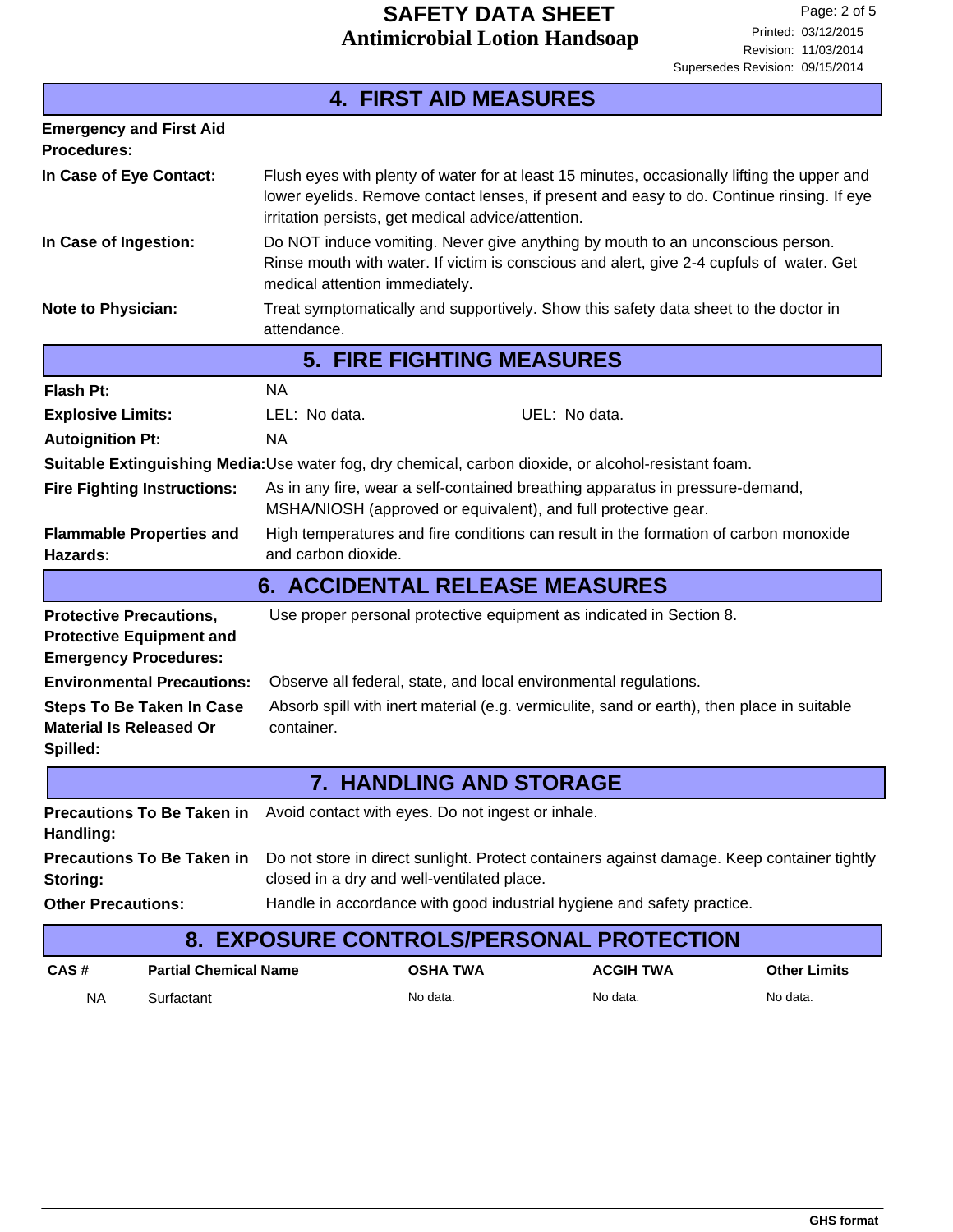# **Antimicrobial Lotion Handsoap SAFETY DATA SHEET**

| <b>Respiratory Equipment</b><br>(Specify Type):    | No special respiratory protection equipment is required with normal use.                         |
|----------------------------------------------------|--------------------------------------------------------------------------------------------------|
| <b>Eye Protection:</b>                             | Safety glasses.                                                                                  |
| <b>Protective Gloves:</b>                          | No data available.                                                                               |
| <b>Other Protective Clothing:</b>                  | No data available.                                                                               |
| <b>Engineering Controls</b><br>(Ventilation etc.): | No data available.                                                                               |
| <b>Practices:</b>                                  | Work/Hygienic/Maintenance Handle in accordance with good industrial hygiene and safety practice. |

Т

| <b>9. PHYSICAL AND CHEMICAL PROPERTIES</b>                  |                                                                                                                                    |  |  |
|-------------------------------------------------------------|------------------------------------------------------------------------------------------------------------------------------------|--|--|
| <b>Physical States:</b>                                     | [ ] Solid<br>[ ] Gas<br>[X] Liquid                                                                                                 |  |  |
| <b>Appearance and Odor:</b>                                 | Transparent.                                                                                                                       |  |  |
|                                                             | orange.                                                                                                                            |  |  |
| <b>Melting Point:</b>                                       | <b>NA</b>                                                                                                                          |  |  |
| <b>Boiling Point:</b>                                       | <b>NA</b>                                                                                                                          |  |  |
| <b>Decomposition Temperature: NA</b>                        |                                                                                                                                    |  |  |
| <b>Autoignition Pt:</b>                                     | <b>NA</b>                                                                                                                          |  |  |
| <b>Flash Pt:</b>                                            | <b>NA</b>                                                                                                                          |  |  |
| <b>Explosive Limits:</b>                                    | LEL: No data.<br>UEL: No data.                                                                                                     |  |  |
| Specific Gravity (Water = 1):                               | $1.035 - 1.045$                                                                                                                    |  |  |
| Density:                                                    | <b>NA</b>                                                                                                                          |  |  |
| Vapor Pressure (vs. Air or                                  | <b>NA</b>                                                                                                                          |  |  |
| mm Hg):                                                     |                                                                                                                                    |  |  |
| Vapor Density (vs. $Air = 1$ ):                             | NA                                                                                                                                 |  |  |
| <b>Evaporation Rate:</b>                                    | <b>NA</b>                                                                                                                          |  |  |
| <b>Solubility in Water:</b>                                 | 100%                                                                                                                               |  |  |
| <b>Saturated Vapor</b>                                      | <b>NA</b>                                                                                                                          |  |  |
| <b>Concentration:</b>                                       |                                                                                                                                    |  |  |
| <b>Viscosity:</b>                                           | 2000 - 4000 2@12RPM at 25.0 C                                                                                                      |  |  |
| pH:                                                         | $5.5 - 6.5$                                                                                                                        |  |  |
| <b>Percent Volatile:</b>                                    | No data.                                                                                                                           |  |  |
|                                                             | <b>10. STABILITY AND REACTIVITY</b>                                                                                                |  |  |
| <b>Reactivity:</b>                                          | High temperatures and fire conditions can result in the formation of carbon monoxide<br>and carbon dioxide.                        |  |  |
| <b>Stability:</b>                                           | Unstable $\lceil \quad \rceil$<br>Stable [X]                                                                                       |  |  |
| <b>Conditions To Avoid -</b><br>Instability:                | Incompatible materials, Light, High temperatures.                                                                                  |  |  |
| Incompatibility - Materials To No data available.<br>Avoid: |                                                                                                                                    |  |  |
| <b>Byproducts:</b>                                          | Hazardous Decomposition Or Carbon oxides, oxides of nitrogen, oxides of sulfur, oxides of sodium, formed under fire<br>conditions. |  |  |
| <b>Possibility of Hazardous</b><br><b>Reactions:</b>        | Will occur [ ]<br>Will not occur [X]                                                                                               |  |  |
| <b>Conditions To Avoid -</b><br><b>Hazardous Reactions:</b> | No data available.                                                                                                                 |  |  |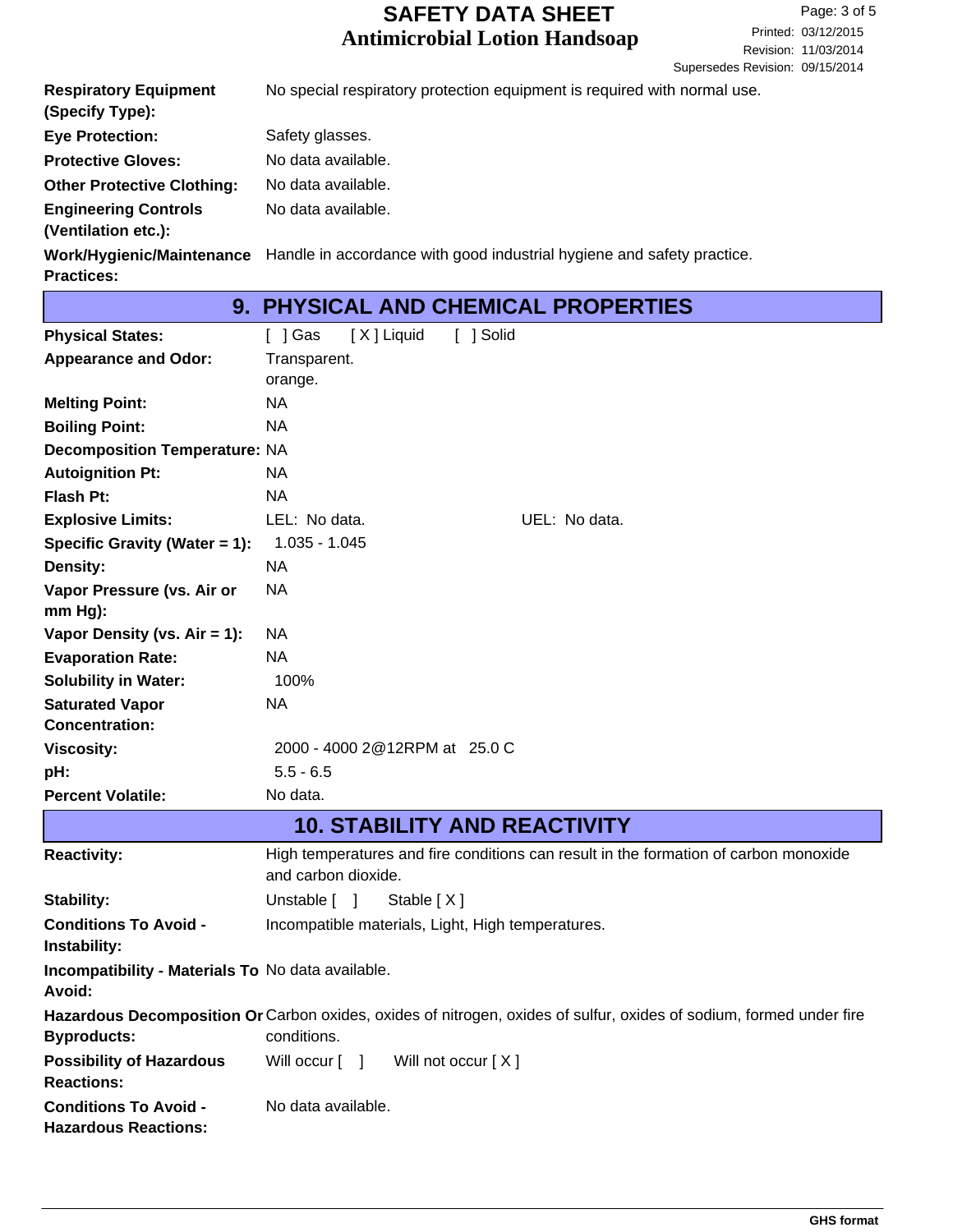# **Antimicrobial Lotion Handsoap SAFETY DATA SHEET**

|                                               | <b>11. TOXICOLOGICAL INFORMATION</b>                                                                                                                                                                                                                                                                                                                                                                                                     |  |  |
|-----------------------------------------------|------------------------------------------------------------------------------------------------------------------------------------------------------------------------------------------------------------------------------------------------------------------------------------------------------------------------------------------------------------------------------------------------------------------------------------------|--|--|
| <b>Toxicological Information:</b>             | Epidemiology: No information found.<br>Teratogenicity: No information available.<br>Reproductive Effects: No information available.<br>Mutagenicity: No information available.<br>Neurotoxicity: Acute toxicity. No data available.<br>CAS# NA: Surfactant: Acute toxicity, LD50, Oral, Rat, 960.0 - 3980. MG/KG.                                                                                                                        |  |  |
|                                               | Acute toxicity, LD50, Dermal, Rabbit, 2000. - 2991. MG/KG.<br>Acute toxicity, LD50, Inhalation, Rat, 1.150 MG/L, 4 H.                                                                                                                                                                                                                                                                                                                    |  |  |
| <b>Carcinogenicity/Other</b><br>Information:  | Carcinogenicity.                                                                                                                                                                                                                                                                                                                                                                                                                         |  |  |
|                                               | IARC: No component of this product present at levels greater than or equal to 0.1% is<br>identified as probable, possible or confirmed human carcinogen by IARC.                                                                                                                                                                                                                                                                         |  |  |
|                                               | ACGIH: No component of this product present at levels greater than or equal to 0.1% is<br>identified as a carcinogen or potential carcinogen by ACGIH.                                                                                                                                                                                                                                                                                   |  |  |
|                                               | NTP: No component of this product present at levels greater than or equal to 0.1% is<br>identified as a known or anticipated carcinogen by NTP.                                                                                                                                                                                                                                                                                          |  |  |
|                                               | OSHA: No component of this product present at levels greater than or equal to 0.1% is<br>identified as a carcinogen or potential carcinogen by OSHA.                                                                                                                                                                                                                                                                                     |  |  |
| Carcinogenicity:                              | NTP? No<br>IARC Monographs? No<br><b>OSHA Regulated? No</b>                                                                                                                                                                                                                                                                                                                                                                              |  |  |
|                                               | <b>12. ECOLOGICAL INFORMATION</b>                                                                                                                                                                                                                                                                                                                                                                                                        |  |  |
| <b>General Ecological</b><br>Information:     | Environmental: No information available.<br>Physical: No information available.<br>CAS# NA: Surfactant: LC50, Fathead Minnow (Pimephales promelas), 3.800 - 6.200<br>MG/L, 96 H.<br>LC50, Water Flea (Daphnia magna), 9.300 - 21.40 MG/L, 48 H.                                                                                                                                                                                          |  |  |
| <b>Results of PBT and vPvB</b><br>assessment: | No data available.                                                                                                                                                                                                                                                                                                                                                                                                                       |  |  |
| <b>Persistence and</b><br>Degradability:      | No data available.                                                                                                                                                                                                                                                                                                                                                                                                                       |  |  |
| <b>Bioaccumulative Potential:</b>             | No data available.                                                                                                                                                                                                                                                                                                                                                                                                                       |  |  |
| <b>Mobility in Soil:</b>                      | No data available.                                                                                                                                                                                                                                                                                                                                                                                                                       |  |  |
|                                               | <b>13. DISPOSAL CONSIDERATIONS</b>                                                                                                                                                                                                                                                                                                                                                                                                       |  |  |
| <b>Waste Disposal Method:</b>                 | Chemical waste generators must determine whether a discarded chemical is classified<br>as a hazardous waste. US EPA guidelines for the classification determination are listed<br>in 40 CFR Parts 261. Additionally, waste generators must consult state and local<br>hazardous waste regulations to ensure complete and accurate classification. Contact a<br>licensed professional waste disposal service to dispose of this material. |  |  |